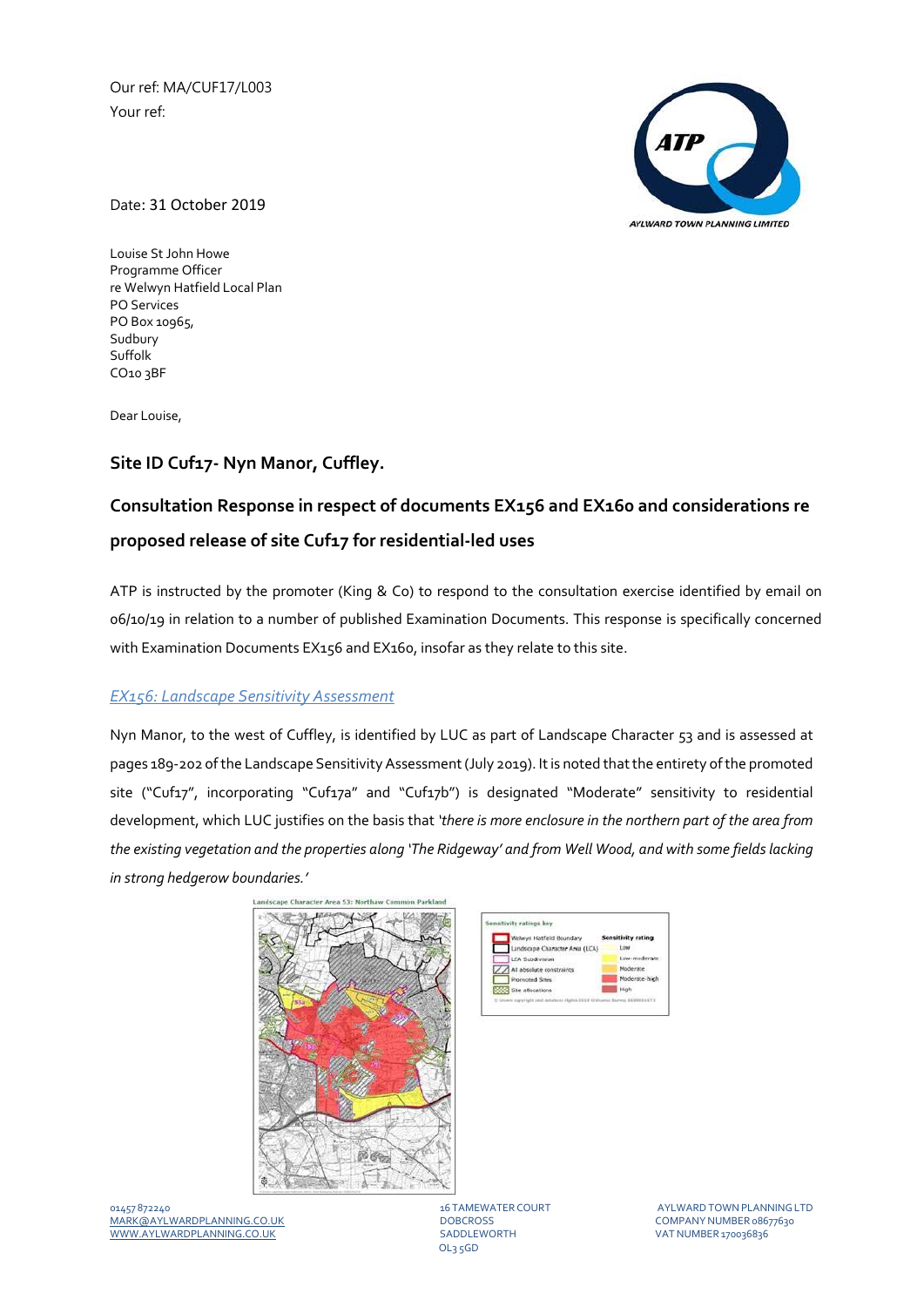The promoter **agrees** with this analysis and supports LUC's conclusion that this area is less sensitive than the remainder of area LCA53, and considers that this conclusion can also be buttressed by the natural development 'containment' offered by absolute constraints to the north and west of Cuf17.



View from the northern part of the area looking east to the rear of the proerties along The Ridgeway



 *View looking north towards the rear of the houses on The Ridgeway*



View looking south west towards the bowl and absolute constraints of Well Wood and Nyn Park beyond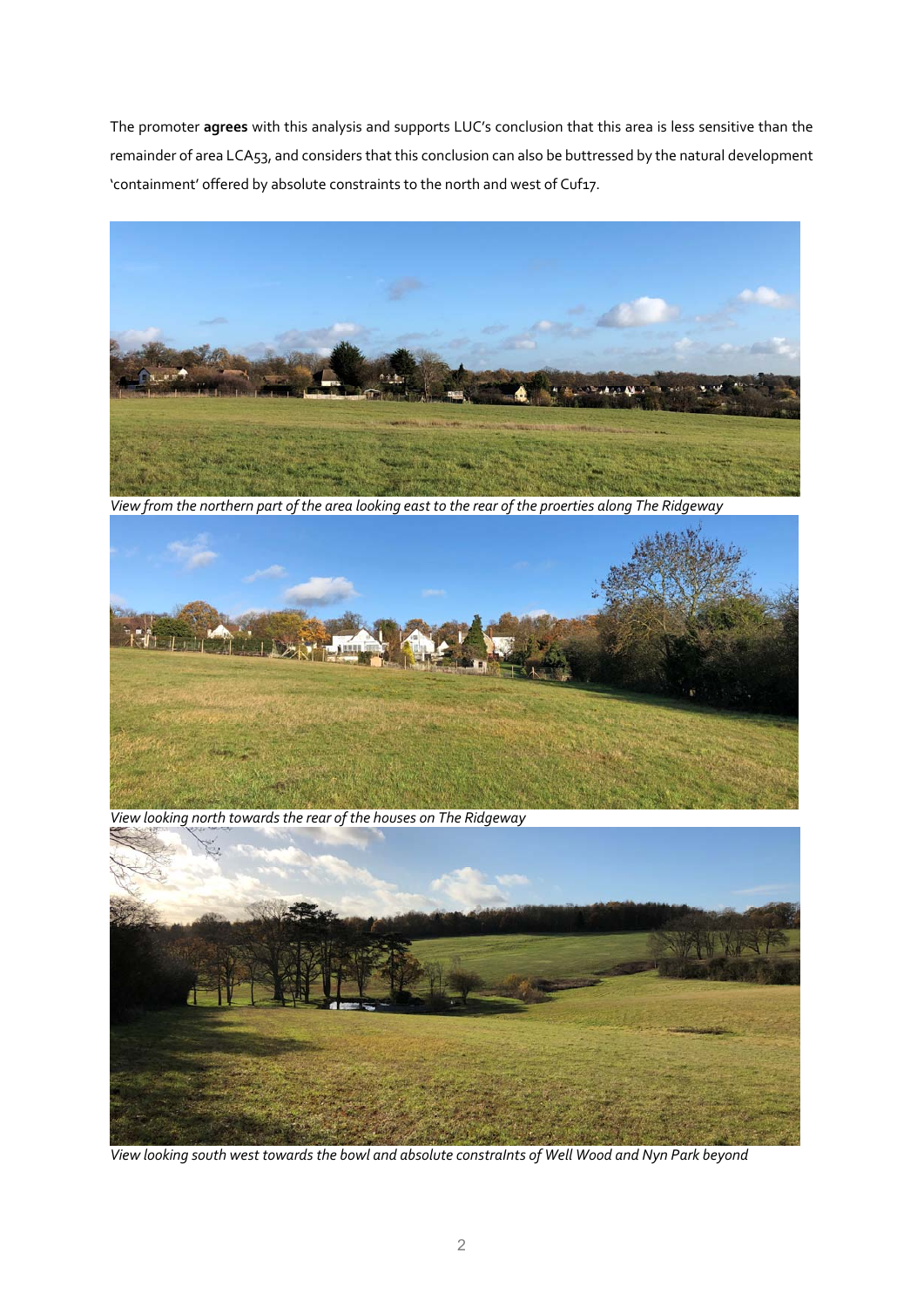#### *EX160: Green Gap Assessment*

Cuf17 has also been examined as part of LUC's Green Gap Assessment (August 2019), of which pages 102-105 are relevant. Again, the promoter **agrees** with this analysis and supports LUC's recommendation that a policy gap should be placed between Northaw and Cuffley (Map 2, page 105).



This is however caveated with the acknowledgement that the aim of *'preserv[ing] the sense of separation* between the two settlements and retain[ing] the area of open and rural character that defines the area' should not be interpreted as prohibitive of smaller development parcels in this policy area that will not undermine the intervisibility between one settlement edge and the other, such as those that have already received draft allocation to the south and southwest of Cuffley.

The promoter **agrees** with the overall conclusion that the Cuf17 site (all or in part) should not form part of any Green Gap Policy Area.

#### **Conclusion**

The promoter acknowledges that EX156 and EX160 present no case against the allocation of Cuf17 (in entirety or in part). The promoter also agrees with the conclusions drawn by both reports in the context of the area occupied by Cuf17, adding that the analysis of EX156 could be enhanced by more express reference to the absolute constraints limiting development of Cuf17 and acting as a natural partition to other landscape character areas.